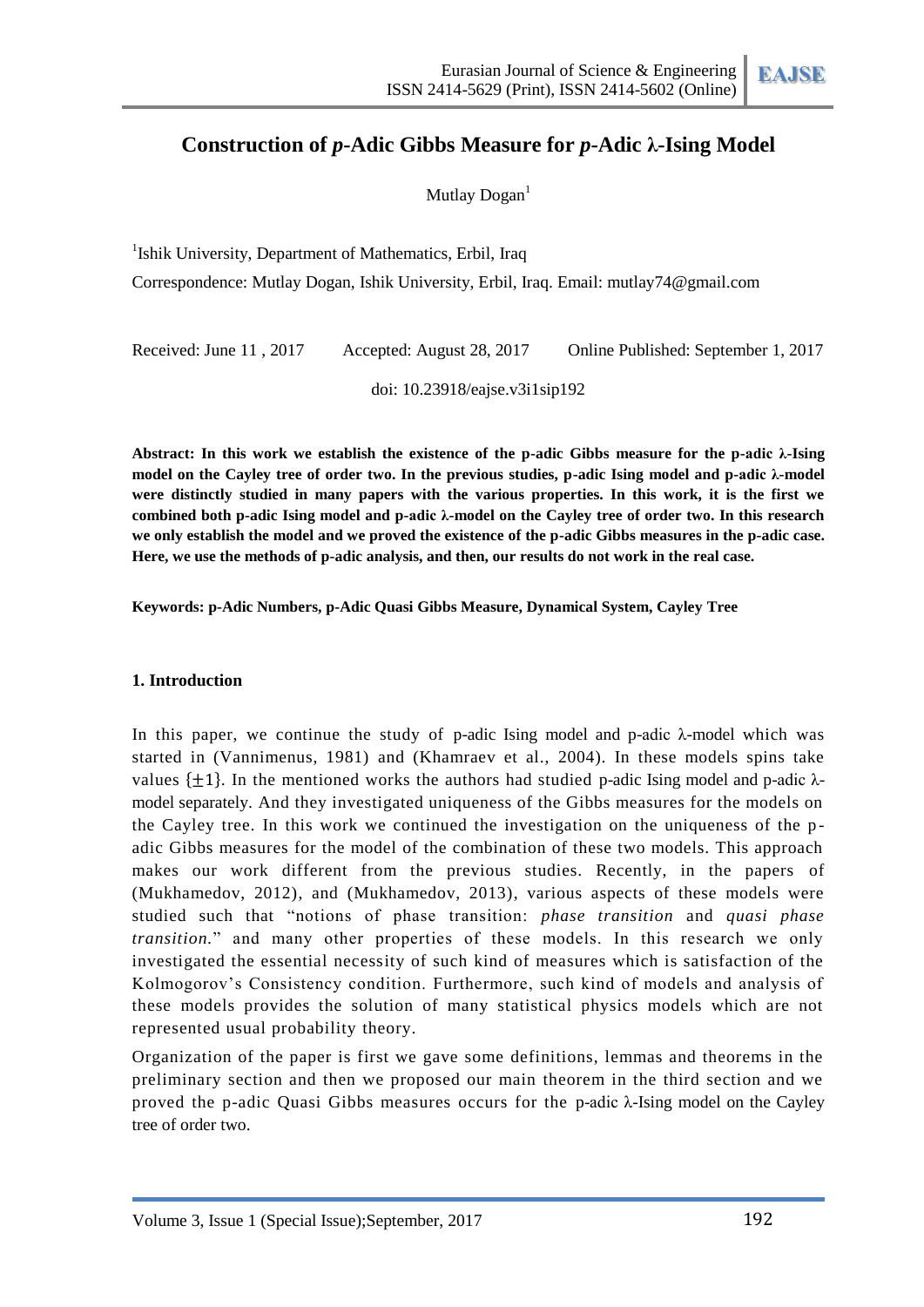### **2. Preliminaries**

**2.1** *p-adic numbers:* In what follows *p* is a fixed prime number. The set  $\mathbb{Q}_p$  is a completion of the rational numbers  $\mathbb Q$  with respect to the norm  $|\cdot|_p: \mathbb Q \to \mathbb R$  given by

$$
|x|_p = \begin{cases} p^{-r} & \text{if } x \neq 0 \\ 0 & \text{if } x = 0 \end{cases}
$$
 (1)

where  $x = p^r$  $\frac{m}{n}$ ,  $\forall x \in \mathbb{Q}$  and  $m \in \mathbb{Z}$  and  $n \in \mathbb{N}^+$  s.t.  $(p, m) = (p, n) = 1$ . The absolute value  $|\cdot|_p$  is named non-Archimedean and the most important and useful property of this absolute value is satisfying the following inequality which is called "strong triangle inequality."

$$
|x + y|_p \le \max\{|x|_p, |y|_p\} \tag{2}
$$

i.e. if  $|x|_p > |y|_p$  then  $|x + y|_p = |x|_p$ . This property is the most crucial property of non-Archimedean metric. Any p-adic number  $x \in \mathbb{Q}_n$ , where  $x \neq 0$  is uniquely represented in the form

$$
x = p^{r}(x_0 + x_1p^1 + x_2p^2 + \cdots)
$$
 (3)

where  $r \in \mathbb{Z}$  and  $x_i$  are integers,  $0 \le x_i < p$ ,  $x_0 > 0$ ,  $i = 0,1,2,...$  This form is called the canonic form of  $x \in \mathbb{Q}_p$  and  $|x|_p = p^{-r}$ .

2.2. *p-adic integers*: Let  $x \in \mathbb{Q}_p$  be a p-adic number. Then the following set is called the p-adic integers.

$$
\mathbb{Z}_p = \{ x \in \mathbb{Q}_p : |x|_p \le 1 \} \tag{4}
$$

For each  $c \in \mathbb{Q}_p$ , and  $r > 0$ ,  $B(c, r) = \{x \in \mathbb{Q}_p : |x - c|_p \le r\}$  is called the p-adic ball. Remind that p-adic exponential function is defined by

$$
exp_p(x) = \sum_{n=1}^{\infty} \frac{x^n}{n!}
$$
 (5)

and this function is convergent for every  $x \in B(0,p^{-\frac{1}{p-1}})$ . In (Koblitz, 1977) it was proved that  $\left| exp_{p}(x) \right|_{p} = 1, \qquad \left| exp_{p}(x) - 1 \right|_{p} < 1$  (6)

In generally we do our investigation in the following set;

$$
\mathcal{E}_p = \left\{ x \in \mathbb{Q}_p : |x|_p = 1 \text{ and } |x - 1|_p < p^{-\frac{1}{p-1}} \right\}.\tag{7}
$$

2.3. *p-adic measure*: Suppose that  $(X, \mathcal{B})$  is a measurable space where  $\mathcal{B}$  is an algebra of subsets of X. A function  $\mu: \mathcal{B} \to \mathbb{Q}_n$  is called p-adic measure if the following equality holds;

$$
\mu(\bigcup_{i=1}^{n} A_i) = \sum_{i=1}^{n} \mu(A_i). \tag{8}
$$

If  $\mu(X) = 1$  then the p-adic measure is called "*probability measure*."

2.4. Cayley Tree: A Cayley tree  $\Gamma^k$  of order  $k \ge 1$  is an semi-infinite tree, i.e., a graph without cycles with exactly  $k+1$  edges issuing from each vertex except  $x^{(0)}$ . Let us represent the Cayley tree as  $\Gamma^k = (V, \Lambda)$ , where V is the set of all vertices of  $\Gamma^k$ ,  $\Lambda$  is the set of all edges of  $\Gamma^k$ . Any two vertices x and y,  $x, y \in V$  are said to be *nearest-neighbors* if  $d(x, y) = 1$  and it is shown by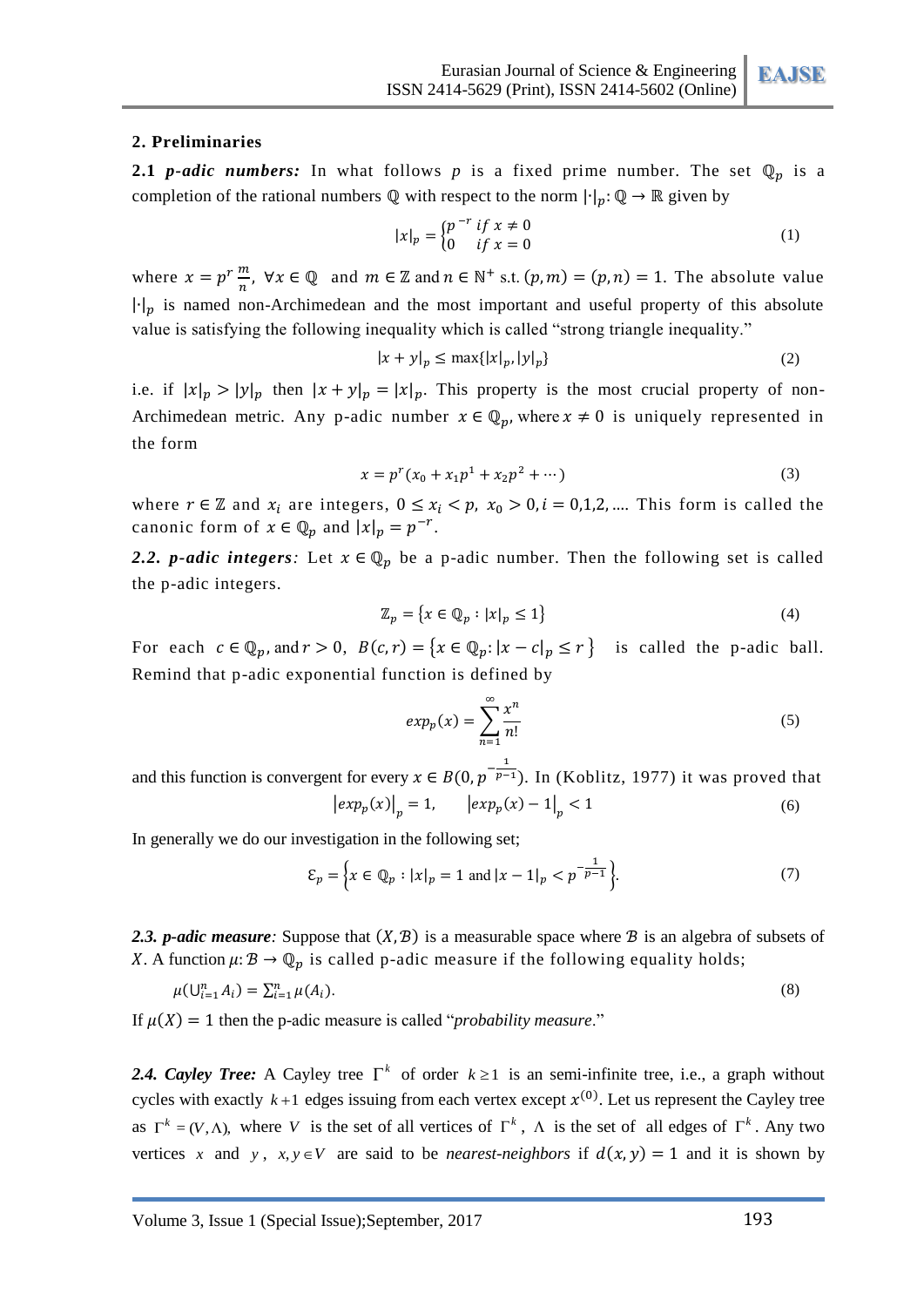$l = < x, y >$ . And two vertices  $x, y \in V$  are said to be *the next nearest neighbors* if  $d(x, y) = 2$ . Here there exists two possibilities which are one is one level *next nearest neighbors* and the other is prolonged *next nearest neighbors* The distance  $d(x, y), x, y \in V$  is the shortest path between any two vertices on the Cayley tree  $\Gamma^k$ . With a fixed vertex  $x^0 \in V$ , the following set denotes the set of vertices on the same level

$$
W_n = \{ x \in V \mid d(x, x^0) = n \},
$$

And the following set represents the set of all vertices on the  $\Gamma^k$ ;

$$
V_n = \{ x \in V \mid d(x, x^0) \le n \} .
$$

and  $L_n$  is the set of all edges in  $V_n$ . The set of direct successors  $S(x)$  is defined as;

 $S(x) = \{ y \in W_n : d(x, y) = 1, x \in W_{n-1} \}.$ 

### **3. Constraction of p-Adic Gibbs Measure**

In this section we consider the mixed type p-adic  $\lambda$ -Ising model where spins  $\sigma(x)$  take values in the state space  $\Phi = \{-1, +1\}$  where are assigned to the vertices of the Cayley tree  $\Gamma^k = (V, L)$ . A configuration  $\sigma$  on V is defined as a function s.t.  $x \in V \to \sigma(x) \in \Phi$ . By using the similar sense the configurations  $\sigma_n$  and w are defined on  $V_n$  and  $W_n$ , respectively.  $\Omega = \Phi^V$  coincides with the set of all configuration on V. It is easy to see that  $\Omega_{V_n} = \Omega_{V_{n-1}} \times \Omega_{W_n}$ . With using this we can get the concatenation of  $\sigma_{n-1} \in \Omega_{V_{n-1}}$  and  $w \in \Omega_{W_n}$  as follows;

$$
(\sigma_{n-1} \vee w) = \begin{cases} \sigma_{n-1}(x), \text{if } x \in V_{n-1}, \\ w(x), \text{if } x \in W_n. \end{cases}
$$

It is obvious that  $\sigma_{n-1} \vee w \in \Omega_{V_n}$ .

Let  $\lambda: \Phi \times \Phi \to \mathbb{Z}$  be a function for each edge  $\langle x, y \rangle \in L$ . Then the Hamiltonian of the mixed type p-adic  $\lambda$ -Ising model  $H_n: \Omega_{V_n} \to \mathbb{Z}$  is defined by

$$
H_n(\sigma) = \sum_{\langle x, y \rangle \in L_n} \lambda(\sigma(x), \sigma(y)) + J \sum_{\langle x, y \rangle \in W_n} \sigma(x) \sigma(y) \tag{9}
$$

Where first part of the sum depends on the all nearest neighbors,  $\langle x, y \rangle$  and second part depends on all on level next nearest neighbors,  $\frac{\overline{x}}{\overline{y}}$   $\leq$ .

Let  $\rho \in \mathbb{Q}_n$  and  $\mathbf{h}: x \in V - \{x^{(0)}\} \to h_x \in \mathbb{Q}_n$  be a mapping. For any  $n \in \mathbb{N}$ , we define the padic probability measure,  $\mu_h^{(n)}$  due to model on  $\Omega_{V_n}$  as follow;

$$
\mu_{h,\rho}^{(n)}(\sigma) = \frac{1}{Z_{n,\rho}^{(h)}} \rho^{H_n(\sigma)} \prod_{x \in W_n} (h_x)^{\sigma(x)} \tag{10}
$$

where  $\sigma \in \Omega_{V_n}$  and  $Z_{n,0}^{(h)}$  is called the partition function defined as follows

$$
Z_{n,\rho}^{(h)} = \sum_{\sigma \in \Omega_{V_n}} \rho^{H_n(\sigma)} \prod_{x \in W_n} (h_x)^{\sigma(x)}.
$$
 (11)

Well-known Kolmogorov's extension theorem (Shiryaev, 1980) provides the one of the central results of the theory of probability concerns a construction of an infinite volume distribution with given finite-dimensional distributions. Remember that a p-adic probability measure  $\mu$  on  $\Omega$  is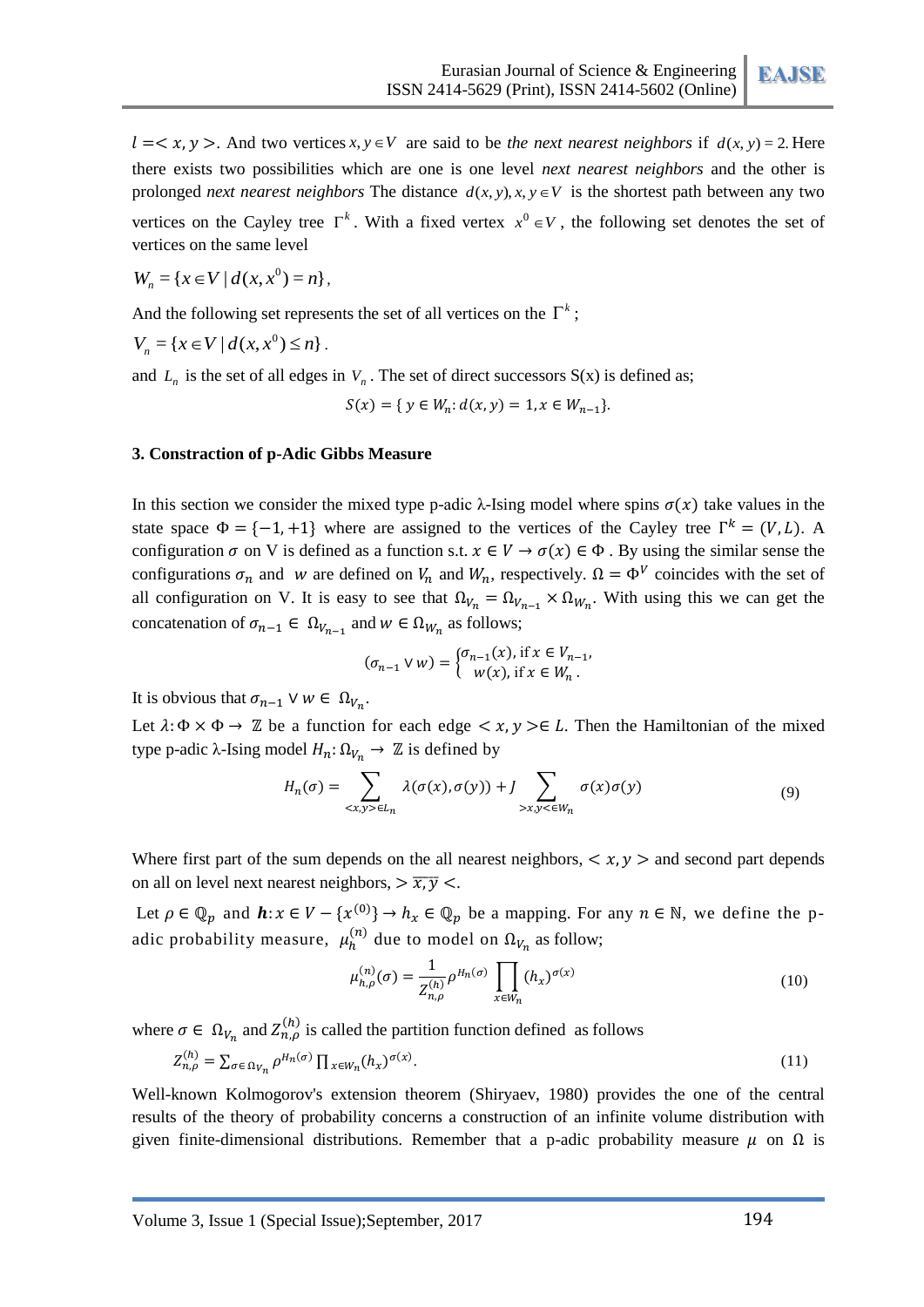compatible if  $\mu_h^{(n)}$  holds the following equality;

$$
\mu(\sigma \in \Omega; \sigma|_{V_n} = \sigma_n) = \mu_{h,\rho}^{(n)}(\sigma_n) \text{ for all } \sigma_n \in \Omega_{V_n}, n \in \mathbb{N}
$$
\n(12)

The existence of such kind of measures  $\mu$  is certified by Kolmogorov's extension theorem, (Ganikhodjaev, Mukhamedov & Rozikov, 1998), (Khrennikov & Ludkovsky, 2003) if the  $\mu_h^{(n)}$ satisfies the following equation:

$$
\sum_{w \in \Omega_{V_n}} \mu_{h,\rho}^{(n)}(\sigma_{n-1} \vee w) = \mu_{h,\rho}^{(n-1)}(\sigma_{n-1})
$$
\n(13)

for all  $\sigma_{n-1} \in \Omega_{V_{n-1}}$ . This equality guarantees the uniqueness of measure  $\mu$  on  $\Omega$  with (12).

With the similar processes in (Mukhamedov, 2012), if the measure  $\mu_{h,o}^{(n)}$  satisfies the compatibility condition (13) for some function **h** then there exists a unique p-adic probability measure, which we denote by  $\mu_h^{(n)}$ , since it relates on **h** and  $\rho$ . Such a measure  $\mu_h^{(n)}$  is called "a generalized p-adic quasi Gibbs measure." corresponding to the p-adic  $\lambda$ - Ising model. By QG(H) we stated the set of all generalized p-adic quasi Gibbs measure associated with functions  $\mathbf{h} = \{h_x, x \in V\}$ .

As a main result of this work, we are going to state the Kolmogorov's Consistency Condition (13) as a main theorem for the new p-adic  $\lambda$ - Ising model and then we prove that condition.

**Theorem 3.1.** *The measure*  $\mu_{h,0}^{(n)}$ ,  $n = 1,2,3,...$  *satisfies the Kolmogorov's Consistency Condition (13) if and only if for any*  $x \in V$  the following equation holds:

$$
h_x = \sum_{y \in S(x)} F(h_y, \lambda, J) \tag{14}
$$

*where*  $S(x)$  *is the set of all direct successors of*  $x \in V$  *and* 

$$
F(h_y, \lambda, J) = \frac{1}{2} \log \left( \frac{\exp_p(2\lambda(1,1) + 4h_y + 2J) + 2\exp_p(\lambda(1,-1) + \lambda(1,1) + 2h_y) + \exp_p(2\lambda(1,-1) + 2J)}{\exp_p(2\lambda(-1,1) + 4h_y + 2J) + 2\exp_p(\lambda(-1,1) + \lambda(-1,-1) + 2h_y) + \exp_p(2\lambda(-1,-1) + 2J)} \right) \tag{5}
$$

*Proof.* Necessity: Suppose that equation (13) holds, we goal to prove (15). To realize this we substitude the equation (9) in the equation (13) hence for any configuration  $\sigma_{n-1} \in \Omega_{V_n}$  we get,

$$
Z_n^{-1} \sum_{\sigma^{(n)}} exp_p \left[ \sum_{\langle x, y \rangle \in L_n} \lambda(\sigma(x), \sigma(y)) + J \sum_{\langle x, y \rangle \in W_n} \sigma(x) \sigma(y) + \sum_{x \in W_n} h_x^{\sigma(x)} \right]
$$
  
= 
$$
Z_{n-1}^{-1} \sum_{\sigma^{(n)}} exp_p \left[ \sum_{\langle x, y \rangle \in L_{n-1}} \lambda(\sigma(x), \sigma(y)) + J \sum_{\langle x, y \rangle \in W_{n-1}} \sigma(x) \sigma(y) + \sum_{x \in W_{n-1}} h_x^{\sigma(x)} \right]
$$

From here we get

$$
\frac{Z_{n-1}}{Z_n} \sum_{\sigma(n)} \exp_p \left[ \sum_{x \in W_{n-1}} \sum_{y \in S(x)} \lambda(\sigma(x), \sigma(y)) + \int \sum_{y, z \in S(x)} \sigma(y) \sigma(z) + \sum_{y \in S(x)} h_y^{\sigma(y)} \right] = \prod_{x \in W_{n-1}} \exp_p(h_x^{\sigma(x)})
$$

From the last equality we obtain the following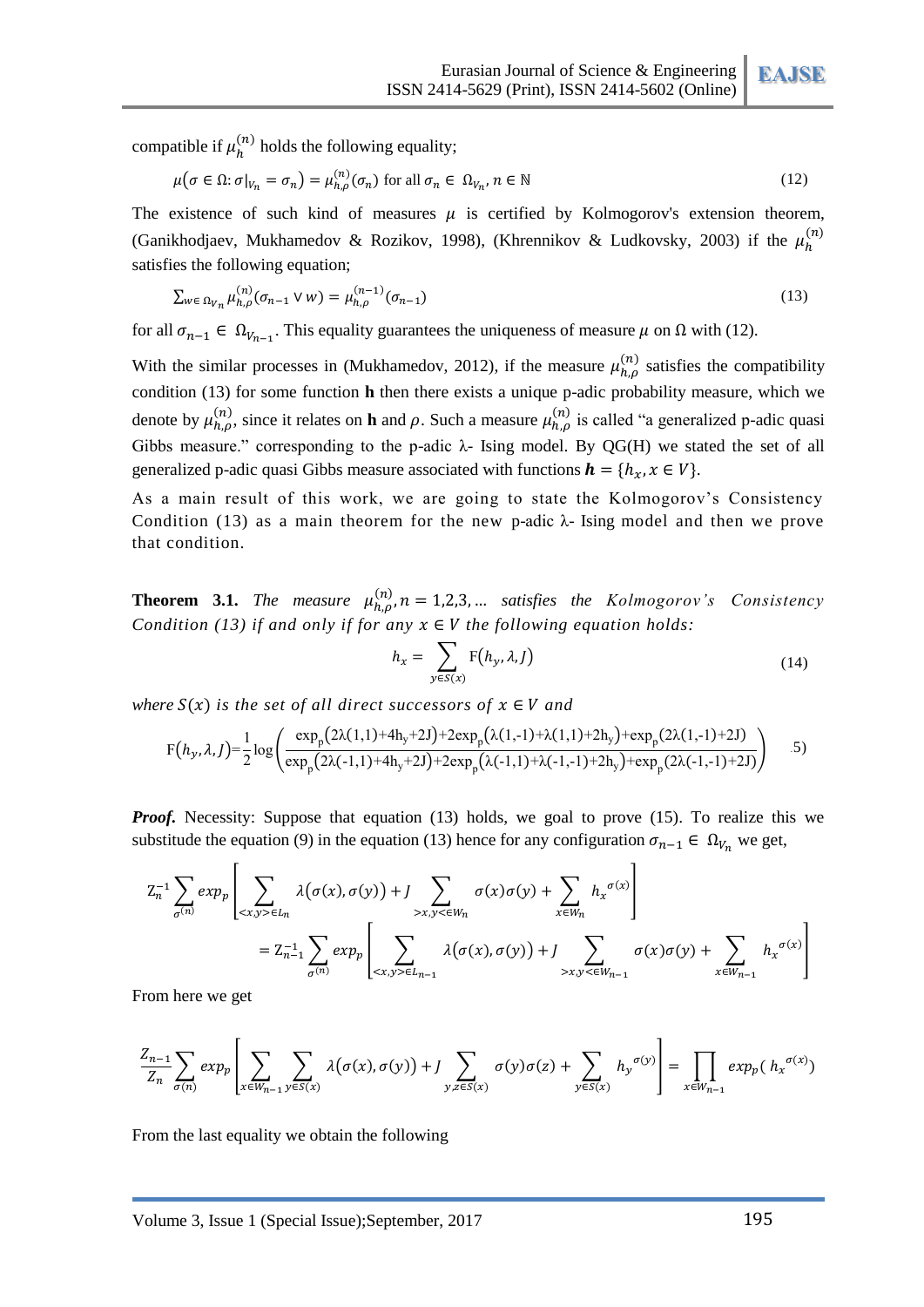**EAJSE**

$$
\frac{Z_{n-1}}{Z_n} \prod_{x \in W_{n-1}} \prod_{y \in S(x)} \sum_{\sigma(y) \in \{\pm 1\}} exp_p \left[ \sum_{x \in W_{n-1}} \lambda(\sigma(x), \sigma(y)) + J \sum_{y, z \in S(x)} \sigma(y) \sigma(z) + \sum_{y \in S(x)} h_y^{\sigma(y)} \right]
$$
  
= 
$$
\prod_{x \in W_{n-1}} exp_p(h_x^{\sigma(x)})
$$

In the last equation above if we substitute  $\sigma(x) = 1$  and  $\sigma(x) = -1$ , respectively and then we divide first equation to the second one then we can get the required equation:

$$
F(h_y, \lambda, J) = \frac{1}{2} \log \left( \frac{\exp_p(2\lambda(1,1) + 4h_y + 2J) + 2\exp_p(\lambda(1,-1) + \lambda(1,1) + 2h_y) + \exp_p(2\lambda(1,-1) + 2J)}{\exp_p(2\lambda(-1,1) + 4h_y + 2J) + 2\exp_p(\lambda(-1,1) + \lambda(-1,-1) + 2h_y) + \exp_p(2\lambda(-1,-1) + 2J)} \right)
$$

*Sufficiency:* Assume that the equation (14) is valid. Then it provides the existence of  $a(x) \in \mathbb{Q}_p$ such that;

$$
\prod_{y \in S(x)} \sum_{\tilde{\sigma}(y) \in \{\pm 1\}} exp_p \left[ \lambda(\sigma(x), \tilde{\sigma}(y)) + J \sum_{z \in S(x), \eta(z) \in \phi} \tilde{\sigma}(y) \eta(z) + \tilde{\sigma}(y) h_y \right]
$$
\n
$$
= a(x) exp_p(\sigma(x) h_x) \tag{16}
$$

where  $\sigma(x) \in \{\pm 1\}$ . From the previous equality, one obtains

$$
\prod_{x \in W_{n-1}} \prod_{y \in S(x)} \sum_{\tilde{\sigma}(y) \in \{\pm 1\}} exp_p \left[ \lambda(\sigma(x), \tilde{\sigma}(y)) + J \sum_{z \in S(x), \eta(z) \in \phi} \tilde{\sigma}(y) \eta(z) + \tilde{\sigma}(y) h_y \right]
$$
\n
$$
= \prod_{x \in W_{n-1}} a(x) exp_p(\sigma(x) h_x)
$$
\n(17)

Now if we multiply both sides of (17) by  $exp_n(H_{n-1}(\sigma))$  and representing

$$
A_n(x) = \prod_{x \in W_n} a(x) \tag{18}
$$

then we get

$$
U_n exp_p(H_{n-1}(\sigma)) \prod_{x \in W_{n-2}} \prod_{y \in S(x)} (h_{xy, \sigma(x)\sigma(y)})^{\sigma(x)\sigma(y)}
$$

$$
= exp_p(H_{n-1}(\sigma)) \prod_{x \in W_{n-2}} \prod_{y \in S(x)} \sum_{\tilde{\sigma}(y) \in \{\pm 1\}} exp_p \left[ \lambda(\sigma(x), \tilde{\sigma}(y)) + \int_{z \in S(x), \eta(z) \in \phi} \tilde{\sigma}(y) \eta(z) + \tilde{\sigma}(y) h_y \right].
$$

From (11) it holds that

$$
U_{n-1}Z_{n-1}^{(h)}\mu_h^{(n-1)} = Z_n^{(h)}\sum_{\eta}\mu_h^{(n)}(\sigma \vee \eta)
$$
\n(19)

For each  $n \in \mathbb{N}$  the measure  $\mu_h^{(n)}$  is a probability measure i.e.  $\mu_h^{(n)}(\sigma) = 1$ . Therefore from (19) we get the required one;